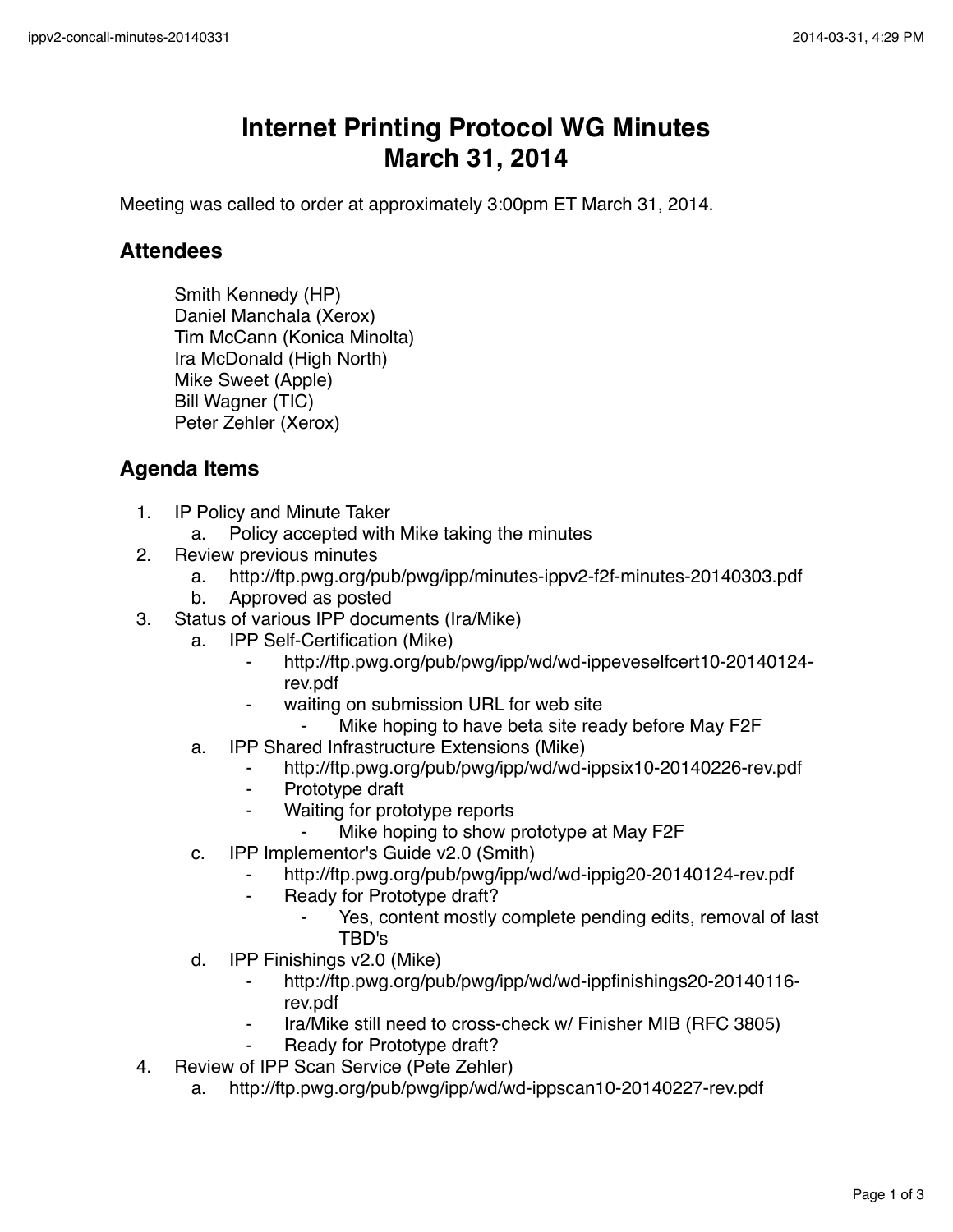- b. Prototype draft
	- Prototype report from Xerox
	- http://www.pwg.org/archives/ipp/2014/017934.html
- c. "destination-uris":
	- Prohibit use of pre-dial-string, post-dial-string, t33-subaddress
		- ⁃ Extend Allow use of Job Template attributes as member attributes
			- ⁃ Included in destination-uris-supported list of attributes
- d. Add "destination-uri-ready" attribute?
	- http://www.pwg.org/archives/ipp/2014/017930.html
	- ⁃ Include a name/info member attribute to show in the client ("Xerox ScanFlow Solution", etc.)
	- ⁃ destination-uri-ready (1setOf collection)
		- destination-info (text(MAX))
		- destination-is-directory (boolean)
		- ⁃ destination-name (name(MAX))
		- destination-uri (uri)
- e. Ready for stable draft?
	- Yes.
- 5. Review of IPP/2.0 and IPP printer-state-reasons (Bill Wagner, Mike)
	- a. http://www.pwg.org/archives/ipp/2014/017916.html
	- b. http://www.pwg.org/archives/ipp/2014/017919.html
	- c. http://www.pwg.org/archives/ipp/2014/017920.html
	- d. Action: Ira to add comments to Printer MIB for fax-modem-protocol-error and xxx-recoverable-storage-error - suffix dropped from IPP keyword with corresponding suffix (-error, -report, -warning) added depending on the printer state.
	- e. Action: Mike to submit IANA registration for IPP printer-state-reasons updates for fax-modem-protocol and xxx-recoverable-storage
- 6. Review of IETF IPP over HTTPS Binding and 'ipps' URI Scheme (Ira)
	- a. http://ftp.pwg.org/pub/pwg/ipp/wd/draft-mcdonald-ipps-urischeme-10-20140330.pdf
	- b. completed edits from HP comments on 28 February and IPP WG review on 3 March
	- c. Lines 488, 528: Fix "section section"
	- d. What about port number policy? RFC 6335 doesn't really help
	- e. Global: Convert http://www.cups.org reference to informative references
	- f. Line 548: SHOULD -> MUST (may also appear in 4.6? change globally)
	- g. Lines 630, 690 (and elsewhere) add parenthetical (syntax) and (port)
	- h. ready for final IETF Apps Area WG review and IETF Last Call?
		- Yes, after minor corrections
- 7. Review of LDAP Printer Schema (Ira)
	- a. http://ftp.pwg.org/pub/pwg/ipp/wd/draft-mcdonald-ldap-printerschema-07-20140313.pdf
	- b. completed edits from IPP WG review on 3 March
	- c. ready for final IETF Apps Area WG review and IETF Last Call?
		- Yes, ready as-is